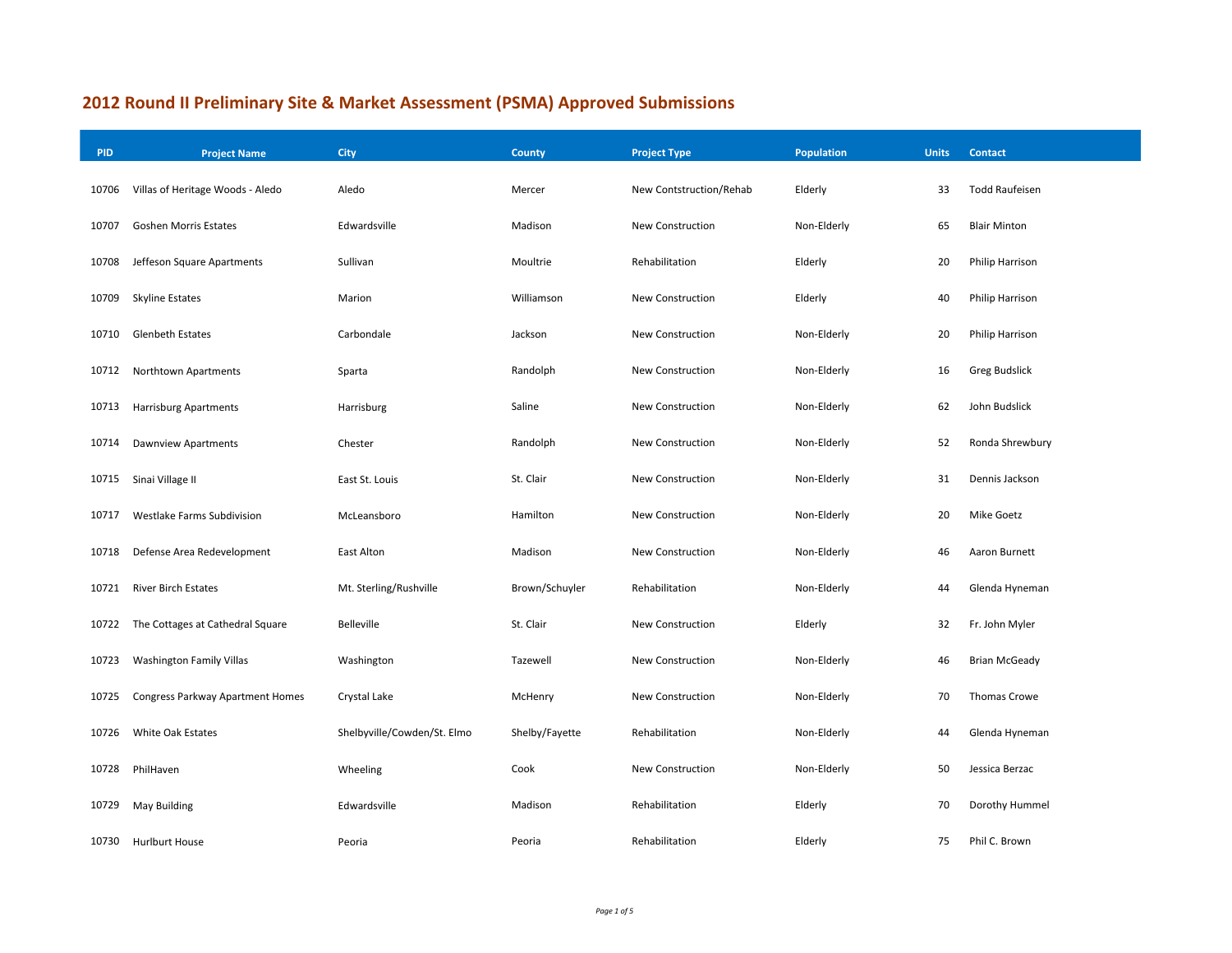| <b>PID</b> | <b>Project Name</b>                 | City              | County     | <b>Project Type</b>    | <b>Population</b>   | <b>Units</b> | <b>Contact</b>     |
|------------|-------------------------------------|-------------------|------------|------------------------|---------------------|--------------|--------------------|
| 10731      | Scharlman House Apartments          | Peoria            | Peoria     | Rehabilitation         | Elderly             | 75           | Phil C. Brown      |
| 10732      | <b>Freedom Apartments</b>           | Washington        | Tazewell   | New Construction       | Non-Elderly         | 60           | Ronda Shrewbury    |
| 10733      | Parkside of Old Town Phase IIB      | Chicago           | Cook       | New Construction       | Non-Elderly         | 91           | Andrea Keeney      |
| 10734      | The Lodge at Bristol Meadows        | New Lenox         | Will       | New Construction       | Elderly             | 64           | Joseph Perry       |
| 10735      | <b>Bradley Pointe</b>               | Marion            | Williamson | New Construction       | Non-Elderly         | 50           | Larry Pericolosi   |
| 10736      | <b>Franklin Park Apartments</b>     | Franklin Park     | Cook       | New Construction       | Non-Elderly         | 79           | Tom Monico         |
| 10737      | St. Boniface Senior Living          | Chicago           | Cook       | New Construction/Rehab | Elderly             | 54           | Philip Moeller     |
| 10739      | <b>Township Village Apartments</b>  | East Alton        | Madison    | Rehabilitation         | Elderly/Non-Elderly | 124          | Dennis R. Egidi    |
| 10741      | The Villas of Lake in the Hills     | Lake in the Hills | McHenry    | New Construction       | Non-Elderly         | 60           | Daniel Kotcher     |
| 10742      | Mt Prospect Horizon Senior Living   | Mt. Prospect      | Cook       | New Construction       | Elderly             | 91           | Elizabeth M. Demes |
| 10743      | Fifth Avenue Homes                  | Maywood           | Cook       | New Construction       | Non-Elderly         | 68           | Perry Vietti       |
| 10744      | <b>Woodstock Station</b>            | Woodstock         | McHenry    | Elderly                | Elderly             | 70           | Philip Moeller     |
| 10745      | Senior Suites of Bellwood           | Bellwood          | Cook       | New Construction       | Elderly             | 89           | Robert Gawronski   |
| 10746      | Senior Suites of Tyler Creek        | Elgin             | Kane       | New Construction       | Elderly             | 112          | Robert Gawronski   |
| 10747      | Legends South C-3                   | Chicago           | Cook       | New Construction       | Non-Elderly         | 71           | Whitney Weller     |
| 10748      | City Gardens (aka Maplewood Courts) | Chicago           | Cook       | New Construction       | Non-Elderly         | 76           | Mikki Anderson     |
| 10749      | <b>Heritage House Apartments</b>    | Melrose Park      | Cook       | Rehabilitation         | Non-Elderly         | 142          | Jeffrey D. Head    |
| 10750      | <b>Richmond Senior Housing</b>      | Richmond          | McHenry    | New Construction       | Elderly             | 48           | Kristopher Koehler |
| 10751      | Robbins Renaissance Town Homes      | Robbins           | Cook       | New Construction       | Non-Elderly         | 70           | Jim Louthen        |
| 10752      | Lenox Place Senior Residences       | New Lenox         | Will       | New Construction       | Elderly             | 51           | <b>Bill Bolker</b> |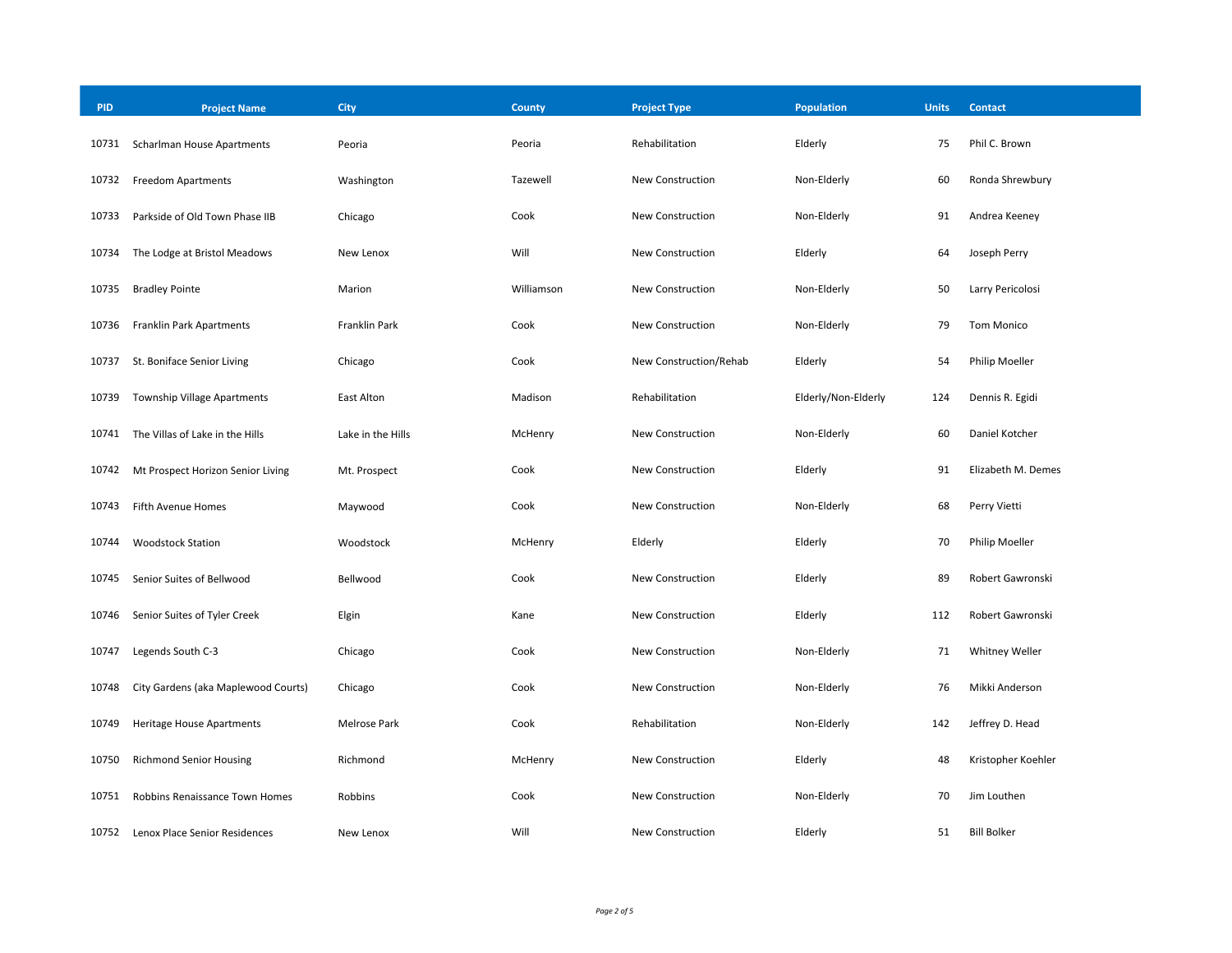| <b>PID</b> | <b>Project Name</b>                              | City                   | County     | <b>Project Type</b>     | <b>Population</b> | <b>Units</b> | <b>Contact</b>      |
|------------|--------------------------------------------------|------------------------|------------|-------------------------|-------------------|--------------|---------------------|
| 10753      | Thorn Creek Senior Living                        | Thorton                | Cook       | New Construction        | Elderly           | 51           | Jake Weiss          |
| 10754      | Senior Living at Ravine Woods                    | Channahon              | Will       | New Construction        | Elderly           | 60           | Gene Briscoe        |
| 10755      | Hawthorne Lakes Senior Residences                | Frankfort              | Will       | New Construction        | Elderly           | 36           | Valerie Roberts     |
| 10756      | Governor's Pointe                                | <b>University Park</b> | Will       | New Construction        | Non-Elderly       | 56           | Jim Louthen         |
| 10758      | Highland Park Apartments of Charleston           | Charleston             | Coles      | Rehabilitation          | Non-Elderly       | 72           | Don Yost            |
| 10759      | <b>Hebron Townhouse Apartments</b>               | Zion                   | Lake       | New Contstruction/Rehab | Non-Elderly       | 62           | William C. DeBruler |
| 10760      | <b>Westport Village</b>                          | Freeport               | Stephenson | New Contstruction/Rehab | Non-Elderly       | 111          | Mary Ellen Tamasy   |
| 10761      | Lilac Ledge Apartments                           | Waukegan               | Lake       | Rehabilitation          | Elderly           | 203          | Mary Ellen Tamasy   |
| 10762      | Jericho Circle Revitalization                    | Aurora                 | Kane       | New Construction        | Non-Elderly       | 72           | Jean Federman       |
| 10763      | North Chicago Veterans PSH                       | North Chicago          | Lake       | New Construction        | Non-Elderly       | 80           | Joshua Wilmoth      |
| 10764      | Sankofa House Phase II                           | Chicago                | Cook       | New Construction        | Non-Elderly       | 46           | Joshua Wilmoth      |
| 10765      | Sankofa House Phase III                          | Chicago                | Cook       | New Construction        | Non-Elderly       | 46           | Joshua Wilmoth      |
| 10766      | <b>Bartlett Apartments</b>                       | <b>Bartlett</b>        | DuPage     | New Construction        | Non-Elderly       | 71           | Tom Suminski        |
| 10767      | Residences of Crystal Lake                       | Crystal Lake           | McHenry    | New Construction        | Non-Elderly       | 83           | Tom Suminski        |
| 10768      | <b>Prairie Trails Apartments</b>                 | Lake in the Hills      | McHenry    | New Construction        | Non-Elderly       | 59           | Tom Suminski        |
| 10770      | Wildberry Village Apartments                     | Rockford               | Winnebago  | Rehabilitation          | Non-Elderly       | 72           | Joshua Hafron       |
| 10772      | Fordam Crossing Sr. Campus & Day Centre Rockford |                        | Winnebago  | Rehabilitation          | Elderly           | 120          | Ron Clewer          |
| 10773      | G&A Senior Residences of Addison                 | Addison                | DuPage     | New Construction        | Elderly           | 99           | George Ardelean     |
| 10774      | Kankakee Senior Housing                          | Kankakee               | Kankakee   | New Construction        | Elderly           | 70           | Mark Angelini       |
| 10775      | Danville Veterans PSH                            | Danville               | Vermillion | New Construction        | Non-Elderly       | 65           | David Lyon          |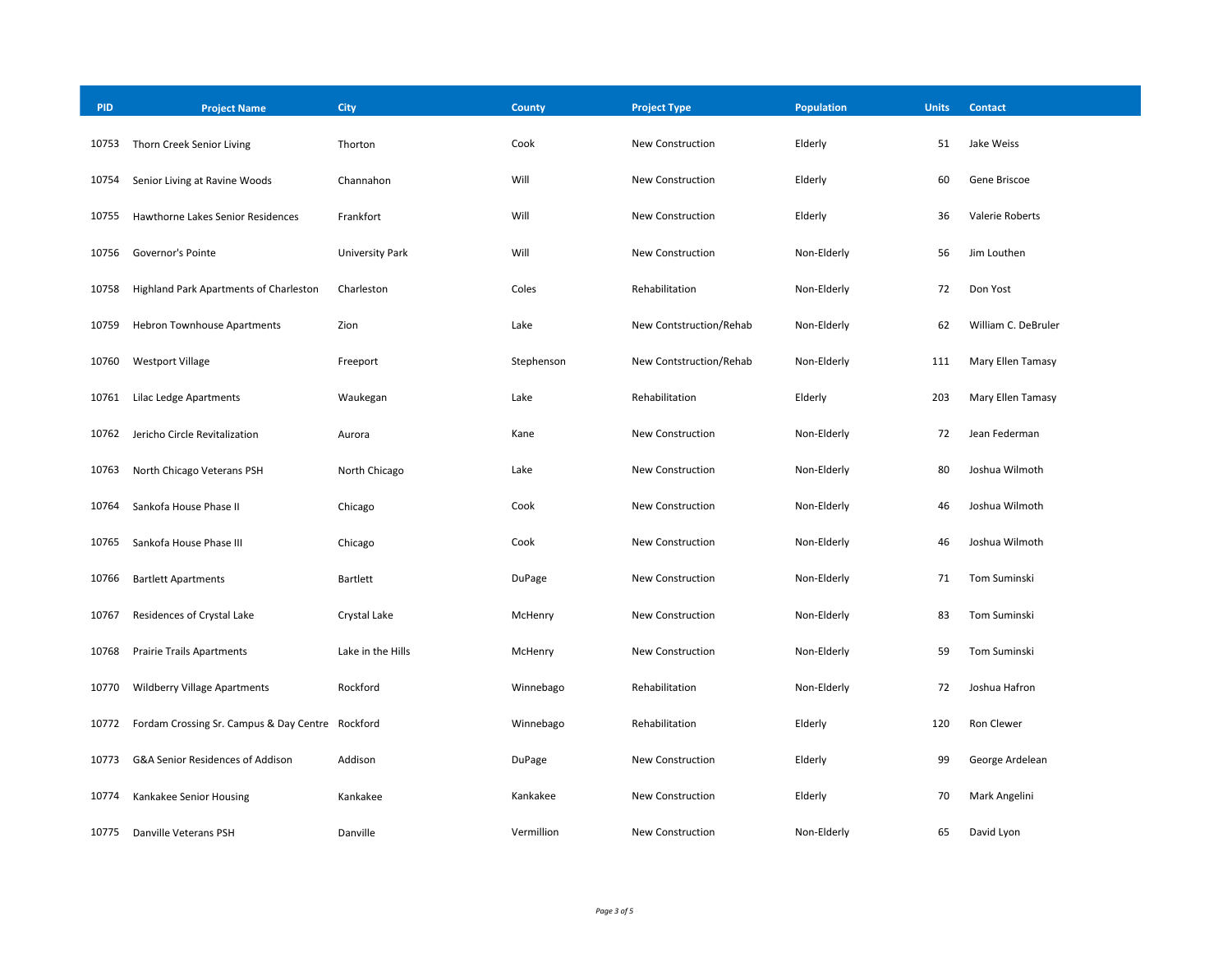| <b>PID</b> | <b>Project Name</b>                                  | <b>City</b>                                      | County        | <b>Project Type</b>     | <b>Population</b> | <b>Units</b> | <b>Contact</b>        |
|------------|------------------------------------------------------|--------------------------------------------------|---------------|-------------------------|-------------------|--------------|-----------------------|
| 10776      | <b>Macoupin Homes</b>                                | Staunton, Gillespie, Bunker Hill, Mt. C Macoupin |               | New Construction        | Non-Elderly       | 41           | Margaret Barkley      |
| 10777      | Midway Pointe Sr. Residences                         | Chicago                                          | Cook          | <b>New Construction</b> | Elderly           | 95           | James Perlman         |
| 10778      | Lincoln Village Senior Phase II                      | Chicago                                          | Cook          | New Construction        | Elderly           | 102          | James Perlman         |
| 10780      | Freedoms Path                                        | Hines                                            | Cook          | New Construction        | Non-Elderly       | 72           | Dondald Paxton        |
| 10781      | <b>Shadley Apartments</b>                            | Belvidere                                        | Boone         | Rehabilitation          | Elderly           | 118          | Eliot Reid            |
| 10782      | Lakewood Village                                     | Grayslake                                        | Lake          | Rehabilitation          | Non-Elderly       | 84           | Steve Rappin          |
| 10783      | Hathaway Homes of Taylorville & Stoningto Stonington |                                                  | Christian     | <b>New Construction</b> | Non-Elderly       | 30           | Jeff Copley           |
| 10785      | <b>Mill Street Station</b>                           | Oswego                                           | Kendall       | <b>New Construction</b> | Non-Elderly       | 62           | Jim Bergman           |
| 10786      | <b>Veterans New Beginnings</b>                       | Chicago                                          | Cook          | New Construction        | Non-Elderly       | 54           | Stan Smith            |
| 10787      | Diamond Senior Apts. of Princeton                    | Princeton                                        | <b>Bureau</b> | New Construction        | Elderly           | 48           | Ben Porush            |
| 10788      | Howard & Ashland Apartments                          | Chicago                                          | Cook          | <b>New Construction</b> | Non-Elderly       | 36           | <b>Britt Shawver</b>  |
| 10789      | Water's Edge of South Elgin                          | South Elgin                                      | Kane          | New Construction        | Non-Elderly       | 48           | <b>Tracey Manning</b> |
| 10790      | Wisdom Village of Northlake                          | Northlake                                        | Cook          | New Construction        | Elderly           | 72           | <b>Bill Schneider</b> |
| 10791      | Leisure Acres Phase I                                | East Peoria                                      | Tazewell      | Rehabilitation          | Elderly           | 100          | Jeff Cottingham       |
| 10792      | <b>Gifford Crossings</b>                             | Elgin                                            | Kane          | <b>New Construction</b> | Non-Elderly       | 48           | <b>Tracey Manning</b> |
| 10793      | The Landings on Villa                                | Villa Park                                       | DuPage        | <b>New Construction</b> | Non-Elderly       | 16           | Thane Dykstra         |
| 10794      | <b>Turnberry Commons</b>                             | Ottawa                                           | LaSalle       | <b>New Construction</b> | Non-Elderly       | 33           | Kyle Peterson         |
| 10795      | The Residences of East Glen                          | Carbondale                                       | Jackson       | New Construction        | Non-Elderly       | 88           | Kyle Peterson         |
| 10796      | Northfield Estates                                   | Harvard                                          | McHenry       | New Construction        | Non-Elderly       | 72           | Kyle Peterson         |
| 10798      | Plowfield Square                                     | Lincoln                                          | Logan         | <b>New Construction</b> | Non-Elderly       | 42           | <b>Rich Sciortino</b> |